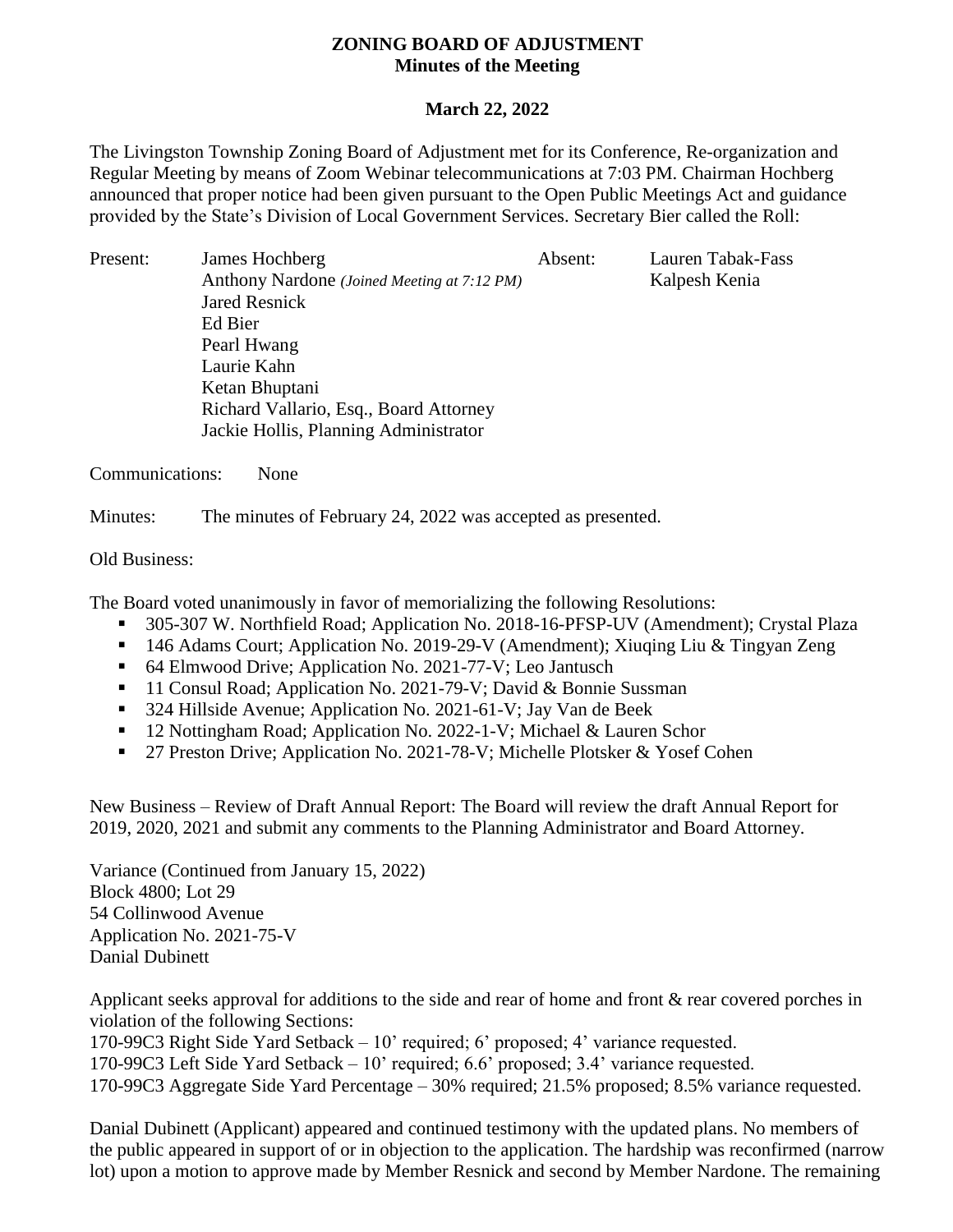members of the Board present and eligible voted in favor of the motion, subject to a memorializing resolution.

Variance Block 107; Lot 26 183 Beaufort Avenue Application No. 2022-5-V Anish Kapadia

Applicant seeks approval for a deck in violation of the following Sections: 170-99C(4) Rear Yard Setback – 35' required; 24.99' proposed; 10.01' variance requested.

Anish Kapadia (Applicant) and Chrystian Rodak (Builder) appeared and were sworn in to offer testimony. No members of the public appeared in support of or in objection to the application. The hardship was reconfirmed (steep slopes topography) upon a motion to approve made by Member Bhuptani and second by Member Kahn. The Board added a condition of approval to add a gate at the top of the deck for safety. The remaining members of the Board present and eligible voted in favor of the motion, subject to a memorializing resolution.

Variance Block 107; Lot 28 195 Beaufort Avenue Application No. 2022-6-V Aniket Deshpande & Swarada Malode

Applicant seeks approval for a deck in violation of the following Section: 170-99C(4) Rear Yard Setback – 35' required; 24.87' proposed; 10.13' variance requested.

Aniket Desphande (Applicant) and Chrystian Rodak (Builder) appeared and were sworn in to offer testimony. No members of the public appeared in support of or in objection to the application. The hardship was reconfirmed (steep slopes topography) upon a motion to approve made by Member Kahn and second by Member Resnick. The Board added a condition of approval to add a gate at the top of the deck for safety. The remaining members of the Board present and eligible voted in favor of the motion, subject to a memorializing resolution.

Variance Block 3901; Lot 106.13 33 Marisa Court Application No. 2022-8-V Vincent & Lucyanna Rubino

Applicant seeks approval for a deck in violation of the following Section: 170-99C(4) Rear Yard Setback – 35' required; 30.25' proposed; 4.75' variance requested.

Vincent & Lucyanna Rubino (Applicants) appeared and were sworn in to offer testimony. No members of the public appeared in support of or in objection to the application. A motion to approve the application was made by Member Hwang and second by Member Nardone. The Board added a condition of approval to add a fire extinguisher next to the BBQ grill located on the patio area. The remaining members of the Board present and eligible voted in favor of the motion, subject to a memorializing resolution.

Variance Block 404; Lot 4 12 Morningside Drive Application No. 2022-7-V